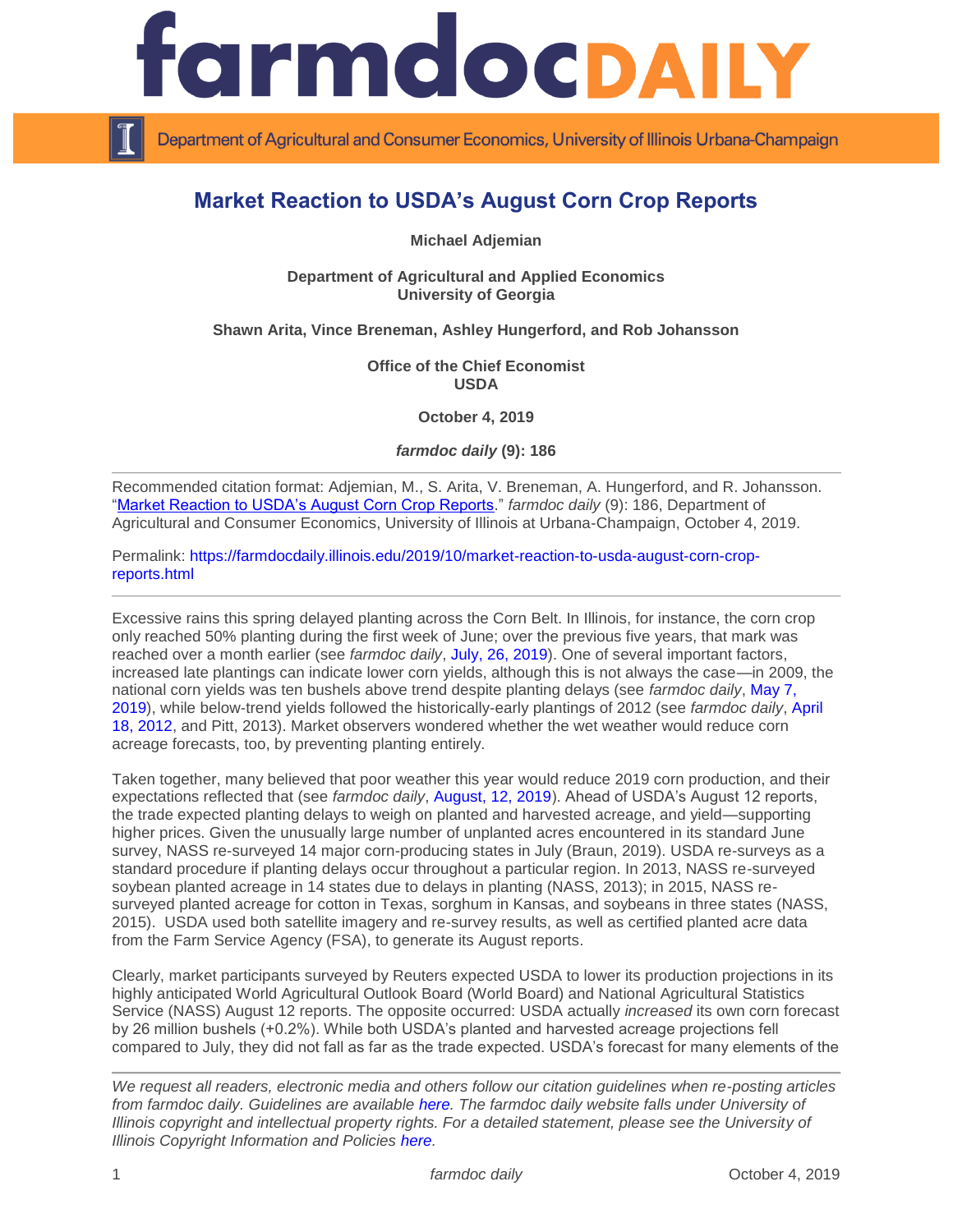balance sheet were higher than average trade expectations<sup>1</sup>: 2.2% higher for planted acreage, 2.3% for harvested acreage, and 2.7% for yield. In the first survey-based forecast of the season USDA increased its projected yield to 169.5 bushels/acre, 3.5 bushels/acre more than its July estimates. Overall, USDA's 2019 corn production forecast exceeded the average trade expectation by over 5%, the largest corn production 'market surprise' in at least two decades (see Figure 1).



## **How did the markets react to the August 12, 2019 USDA Report***?*

USDA's August forecasts were received with scrutiny, by some (Hirtzer, 2019). Initial reactions to the USDA projections of planted acreage, particularly in light of the news about likely record prevented planting claims "approached complete disbelief" (see *farmdoc daily*, [August, 19, 2019\)](https://farmdocdaily.illinois.edu/2019/08/questions-about-corn-crop-continue.html). USDA's estimates surprised some traders and growers who expected rain-delayed planting to weigh more heavily on its corn outlook, after re-surveying producers and studying satellite imagery in July (Parker, Hirtzer, and Almeida, [August 22, 2019\)](https://www.bloomberg.com/news/articles/2019-08-21/usda-pulls-staff-out-of-crop-tour-after-threat-to-employee). Equally scrutinized was the estimated national yield, which was deemed by many to be too high given the late planting of the corn crop this spring (see *farmdoc daily*, [August, 19,](https://farmdocdaily.illinois.edu/2019/08/questions-about-corn-crop-continue.html)  [2019\)](https://farmdocdaily.illinois.edu/2019/08/questions-about-corn-crop-continue.html).

Yesterday, a subset of this article's authors detailed the different sources of data USDA uses to produce its corn acreage and yield estimates, (see *farmdoc daily*, [October, 3, 2019\)](https://farmdocdaily.illinois.edu/2019/10/examining-usda-2019-acreage-and-yield-estimates.html). Even though *August Crop Production* estimates defied trade expectations, ensuing updates to corn acreage and yield data back them up. In this article we consider how markets that reflect actual trading positions of buyers and sellers responded to USDA's surprising August news.

1. Reaction of December-delivery futures is consistent with previous USDA report 'surprises'

The (very bearish news in the) August reports led new crop corn futures prices down immediately. Chicago Mercantile Exchange (CME) December delivery corn prices fell by 25 cents/bushel, or 6%, and the market locked limit down (meaning that no trades with a lower price could be recorded on the exchange, that day). By market close on the following day, the corn price fell an additional 16.25 cents/bushel—a two-day loss totaling 41.25 cents, or 9.9% of the value of the corn contract on 8/9/2019, the day prior to the USDA announcement (see Figure 2). The cumulative decline in December contract corn prices during the month of August exceeded 40 cents a bushel, one of the largest on record for that month.

 $\overline{a}$ 

<sup>&</sup>lt;sup>1</sup> Based on private trade forecasts polled by Reuters.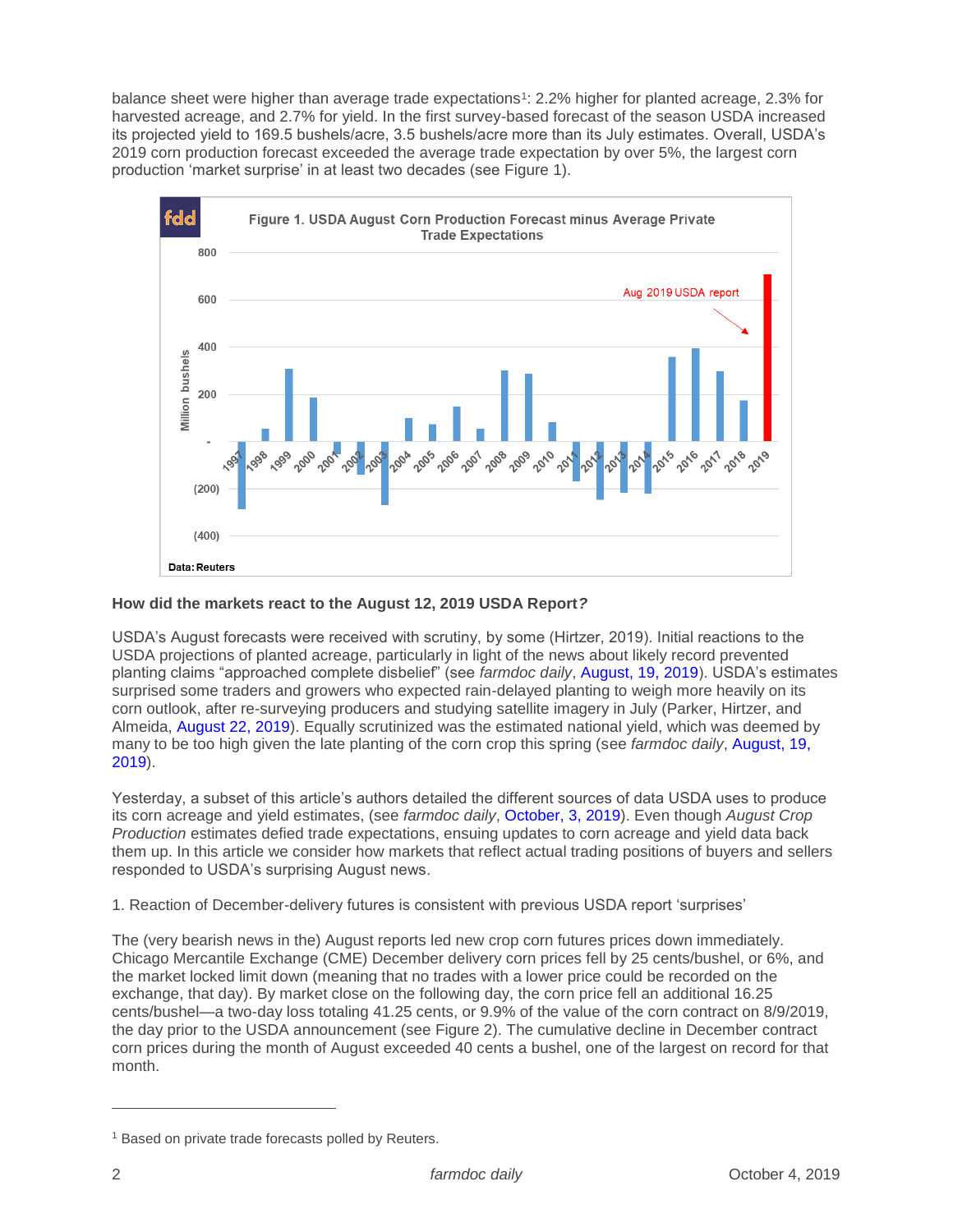

However, Figure 3 shows that the market reaction—in terms of price—to the August report was within historical bounds; the figure plots the relationship between USDA report 'surprises' and December-expiry corn futures prices on the day of report publication, where market surprise is defined as the difference between USDA's August corn production forecast and the average private trade guess. As expected, corn prices tend to rise on smaller-than-expected production surprises, and tend to fall when USDA production forecasts exceed the average trade guess. On average, a 1% larger-than-expected USDA production surprise is followed by a reduction in futures price of about 1.1%. This past August's report produced a price reduction of just below the line of best fit, meaning that the market reaction was slightly larger than might be expected; but, it is certainly not an outlier conditional on the size of the surprise, at least visually. Because the corn market locked limit down that day, and the next day was followed by a lower price, the market reaction in the chart may be understated. However, when the analysis in Figure 3 is performed using the day-after-USDA-report opening prices, we find very similar results. Overall, the observed reaction to USDA's August reports is consistent with the way the market has responded, historically.



3 *farmdoc daily* October 4, 2019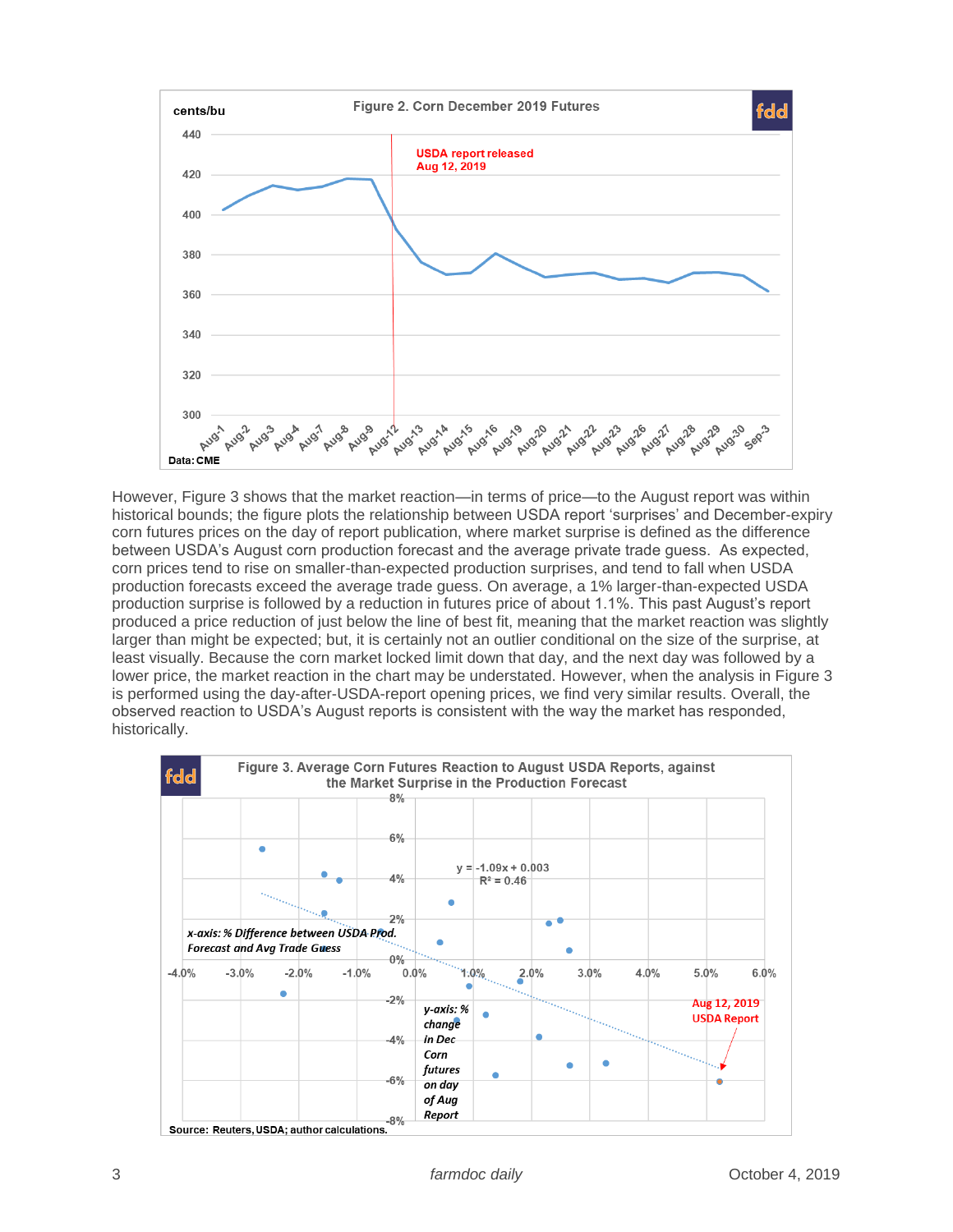2. Implied and realized corn market volatility patterns are not out of the ordinary

Figures 4-6 display corn prices and volatilities for the corn harvest (December delivery) contract in a window around the August report date. The red series in those figures depicts the path the market followed in 2019; the blue line is the average value observed from 2015-2018; the yellow line is the average observed from 2009-2018; gray series represent the values observed in other, individual years from 2009-2019. Differences between the red line and the other series could indicate outliers, compared to the previous ten years, that may be worthy of more investigation. The dispersion of the gray values captures the range of observations.

Figure 4 shows that in 2019, the expected futures price volatility implied (IV) by at-the-money options premia declined notably on the release of the August reports. This decline in IV is consistent with how the market normally behaves at the release of USDA news (Adjemian et al., 2018). USDA reports usually contain valuable information that reduces market uncertainty, and therefore expected price volatility: that regularity is depicted by the yellow series, which dips on the August release day.



Figure 4 shows that during August, the IV level was slightly higher than it has been over the last several years—especially in the pre-reports period—although they were lower than the 10-year historical average. Increased IV levels in 2019 may be due to several factors, including concerns about the impact of weather developments and ongoing trade disputes. Nevertheless, the 2019 IV series actually dips more—meaning relatively more market uncertainty was resolved at announcement than was observed following other, recent August reports, on average (the blue series). Notably, corn market uncertainty, as represented by IV, did not rise measurably over the two trading weeks following the USDA report.

As opposed to IV, which represents expected price volatility over the remaining life of the corn harvest futures contract, Figure 5 depicts observed intraday trading volatility. We measure that volatility as the percentage difference between the highest and lowest prices that corn traded on a given trading day. As shown in the chart, the USDA August reports' release day is normally associated with a volatility spike. Other trading days in the window also display spikes over the years, but the report day is consistent every year sees a notable volatility bump compared to the trading days just before or after. After the report comes out, intraday volatility tends to decrease slightly, or become less noisy. The results in Figure 5 indicate that intraday volatility in the 2019 corn market around the August reports is not any more out of the ordinary than IV, compared to historical behavior; both are well within usual observed ranges. In addition, observed intraday price ranges in 2019 series trend lower after the August report was published.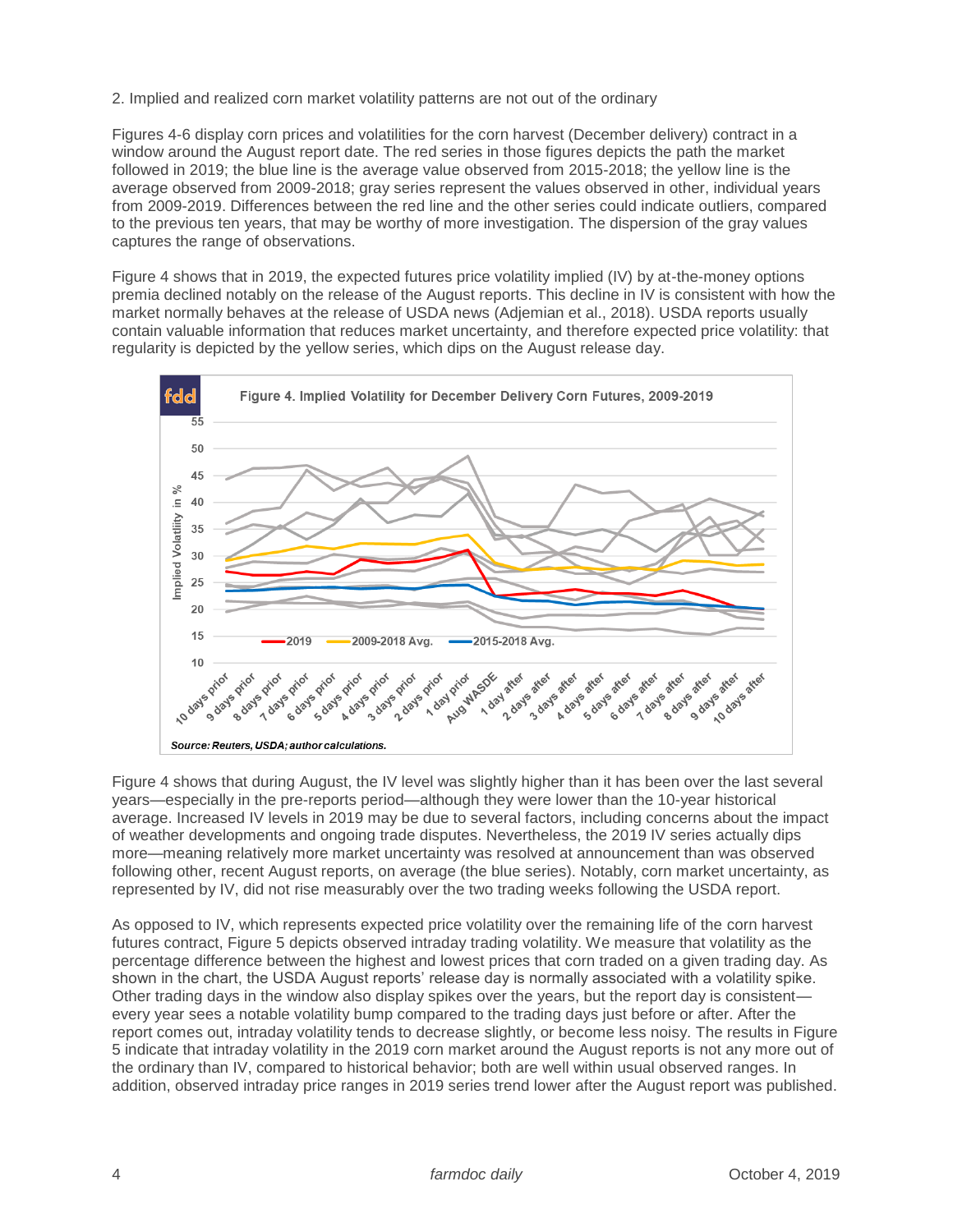

3. Futures moved in the direction consistent with the USDA surprises, well after release of reports

Figure 6 displays cumulative price moves following USDA's August reports. All announcement-day price changes are normalized to be negative—just like the price change on August 12th, 2019—for graphical comparison (if the announcement day price change was originally positive, we reverse signs of price changes over the following ten trading days so that the cumulative value is calculated correctly). Persistent, negative values in Figure 6 indicate that corn prices remained lower (higher) than they were the day before the report was published, if announcement day prices fell (increased) at report release. Series that become more negative over the following trading days indicate that market prices continued to move in the direction they moved after USDA published its news. On the other hand, series that become positive indicate that market prices reversed. The blue and yellow series in Figure 6 indicate that, on average, corn market prices respond to USDA news and those prices tend to remain at about the level of the initial response over the next two trading weeks. Of all the figures we present, the 2019 series stands out the most in Figure 6. But the reason it stands out is that corn prices continued to move in the direction that USDA projections indicated—lower, given the surprisingly large crop USDA projects, over the following two trading weeks. Figure 6 shows that the cumulative change in corn prices following the August 2019 report is noticeably larger than it usually is, but in the direction consistent with USDA forecasts. That is notable, given how controversially the reports were viewed by some.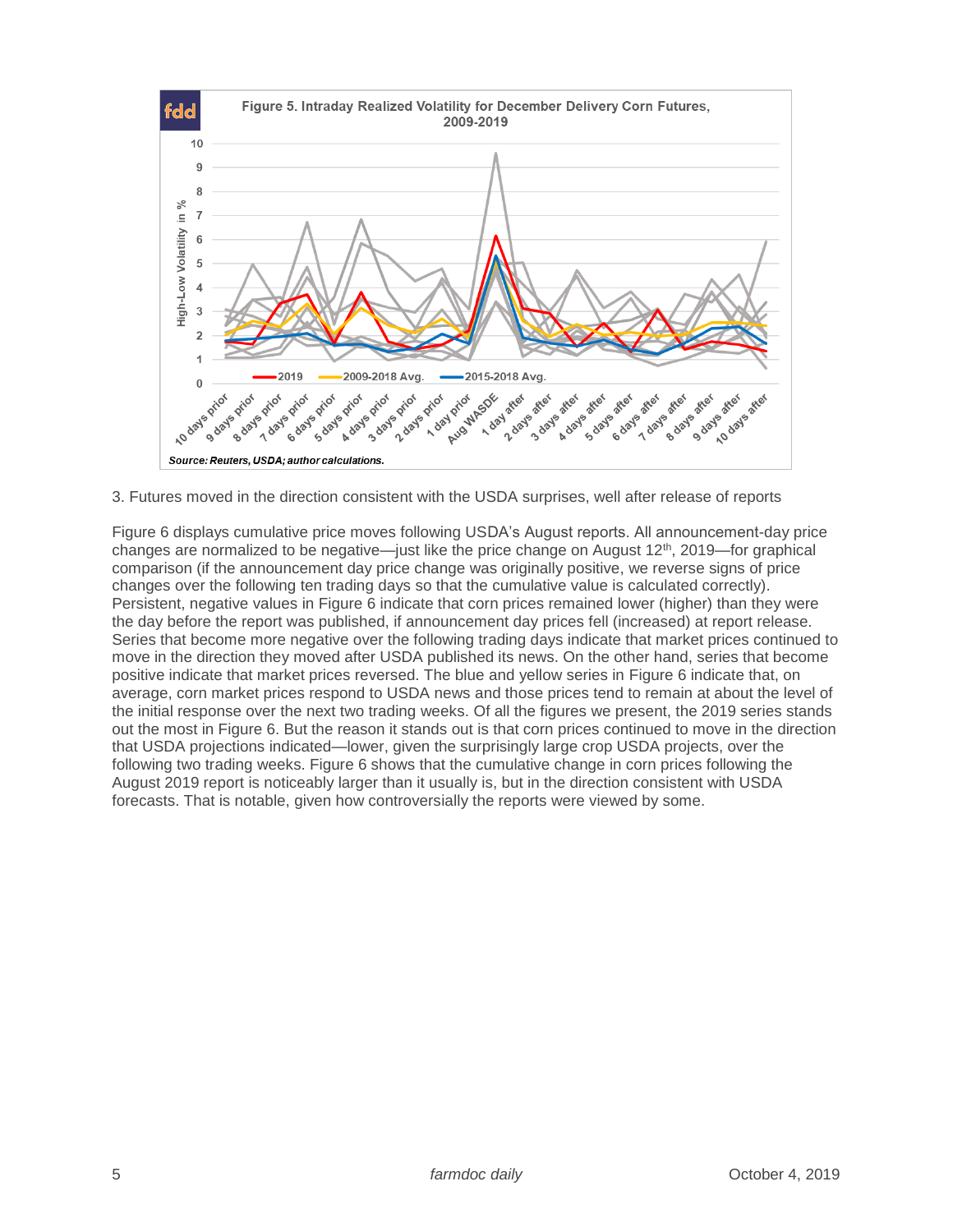

*Notes: All announcement-day shocks are normalized to negative values; following-day shocks are reversed if the original announcement-day shock is positive. Values in the chart represent the cumulative change in corn contract price from the day prior to USDA announcement; negative. Negative values are in the direction the market moved on the announcement day.*

4. Average cash prices also fell, so basis patterns match historical market behavior

Finally, we examine how local cash markets behaved following the USDA August forecast. If local cash markets responded differently than futures, basis fluctuations should appear surrounding the release of the report. Figure 7 displays the national corn basis in days prior to and after the August USDA reports.<sup>1</sup> The 2019 basis in the figure is virtually flat in the observation window. Like harvest futures, these data indicate that national average corn cash prices also fell on USDA's news of an unexpectedly-larger crop. This pattern is consistent with the behavior of local cash prices around other, recent USDA August reports.

 $\overline{a}$ 

<sup>1</sup> Values in the chart represent the simple average daily corn bid based on over 3500 observations as reported by Geograin.com. Further, disaggregated analysis at state and county levels shows similarly flat basis changes surrounding the Aug 2019 USDA report.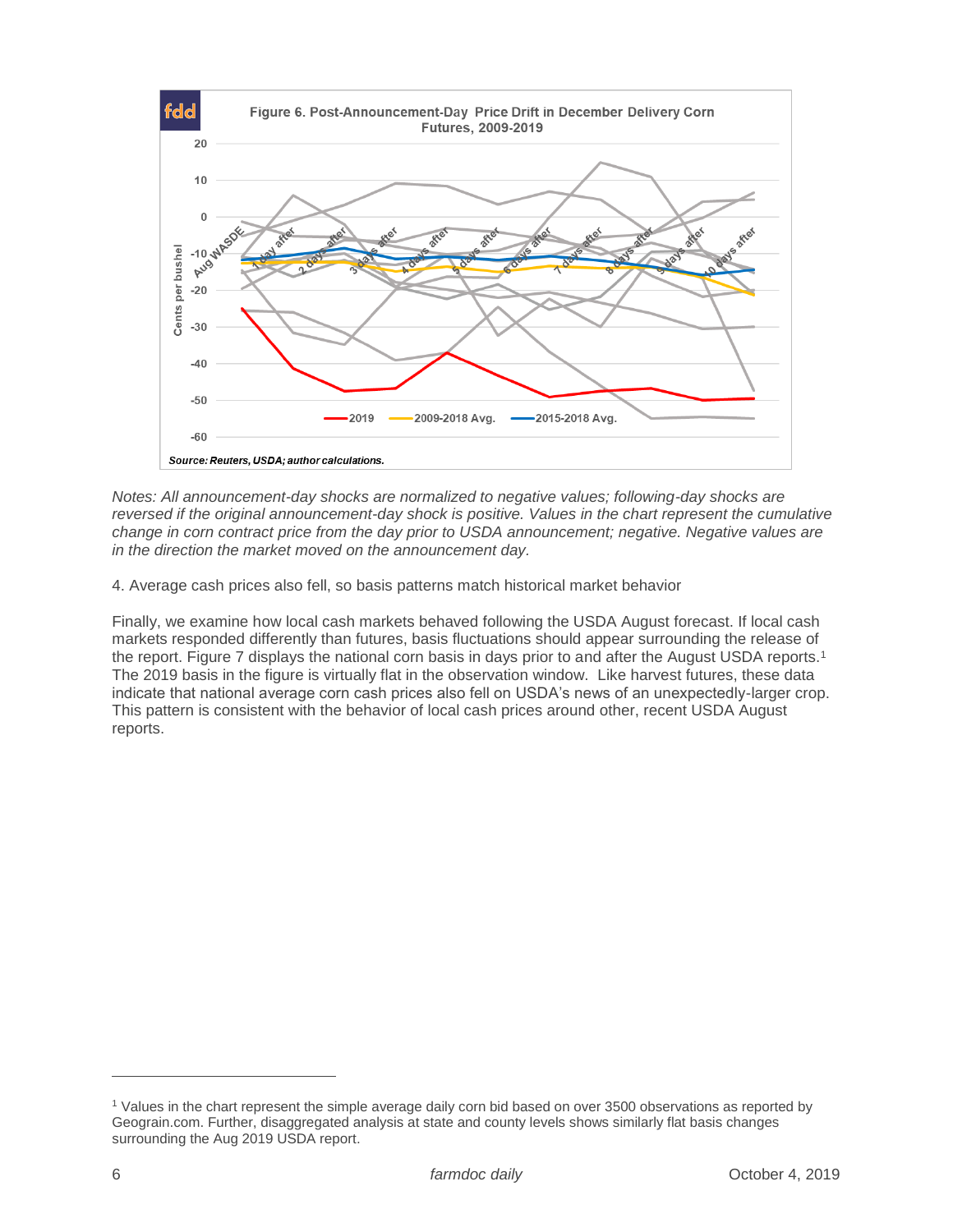

## **Summary**

Normally, USDA August reports resolve corn market uncertainty, revise expectations about supply and demand fundamentals and foster a new price equilibrium. We show that, despite the concern expressed about USDA corn acreage and yield forecasts this past August, the available futures, options, and cash market price data do not indicate a market reaction that was any more uncertain or volatile than normal. In addition, in the two weeks following the August report publication date, prices for the harvest contract continued to move in a direction consistent with USDA news.

In its September 12 reports—the first to contain data from objective yield surveys this year—USDA's yield forecast dipped slightly (by 1.3 bushels per acre, or less than 1% of the August yield estimate) while its acreage forecasts remained unchanged. Overall, USDA's production projection was off just 102 million bushels compared to its August forecast. Corn futures prices have trended higher in recent weeks given positive signs in trade discussions (see Deng, [Sept 13, 2019\)](https://www.wsj.com/articles/china-to-exclude-u-s-soybeans-and-pork-from-additional-tariffs-11568370755?mg=prod/com-wsj) and a bullish September grain stocks report (see Dehlinger, [Sept 30, 2019\)](https://www.dtnpf.com/agriculture/web/ag/blogs/minding-ags-business/blog-post/2019/09/30/stocks-surprise-residual-reflections), among other things. Still, at the time of this writing corn still trades well below the \$4.18 recorded at the bell on August 9 (one day before the publication of USDA's August reports). It is possible that USDA's outlook about the corn harvest will change as it learns information through its continued monitoring activities. For now, however, the market reaction to USDA's surprising August news about a larger-than-expected corn crop given the poor spring planting weather looks pretty normal.

### **References**

Adjemian, M.K., R. Johansson, A. McKenzie, and M. Thomsen. 2018. "Was the Missing 2013 WASDE Missed?" Applied Economic Perspectives and Policy, 40(4): 653-671.

Braun, K. 2019. "Resetting U.S. corn expectations after USDA's acreage shocker." Reuters. August 14<sup>th</sup>.

Deng, C., L. Craymer, and J. Zumbrun. "China to Exempt U.S. Soybeans, Pork From Punitive Tariffs",

The Wall Street Journal, September 13, 2019. Accessed at: [https://www.wsj.com/articles/china-to](https://www.wsj.com/articles/china-to-exclude-u-s-soybeans-and-pork-from-additional-tariffs-11568370755?mg=prod/com-wsj)[exclude-u-s-soybeans-and-pork-from-additional-tariffs-11568370755?mg=prod/com-wsj](https://www.wsj.com/articles/china-to-exclude-u-s-soybeans-and-pork-from-additional-tariffs-11568370755?mg=prod/com-wsj)

Dehlinger, K., M., "Stocks Surprise and Residual Reflections", DTN, September 30, 2019. Accessed at: [https://www.dtnpf.com/agriculture/web/ag/blogs/minding-ags-business/blog-post/2019/09/30/stocks](https://www.dtnpf.com/agriculture/web/ag/blogs/minding-ags-business/blog-post/2019/09/30/stocks-surprise-residual-reflections)[surprise-residual-reflections](https://www.dtnpf.com/agriculture/web/ag/blogs/minding-ags-business/blog-post/2019/09/30/stocks-surprise-residual-reflections)